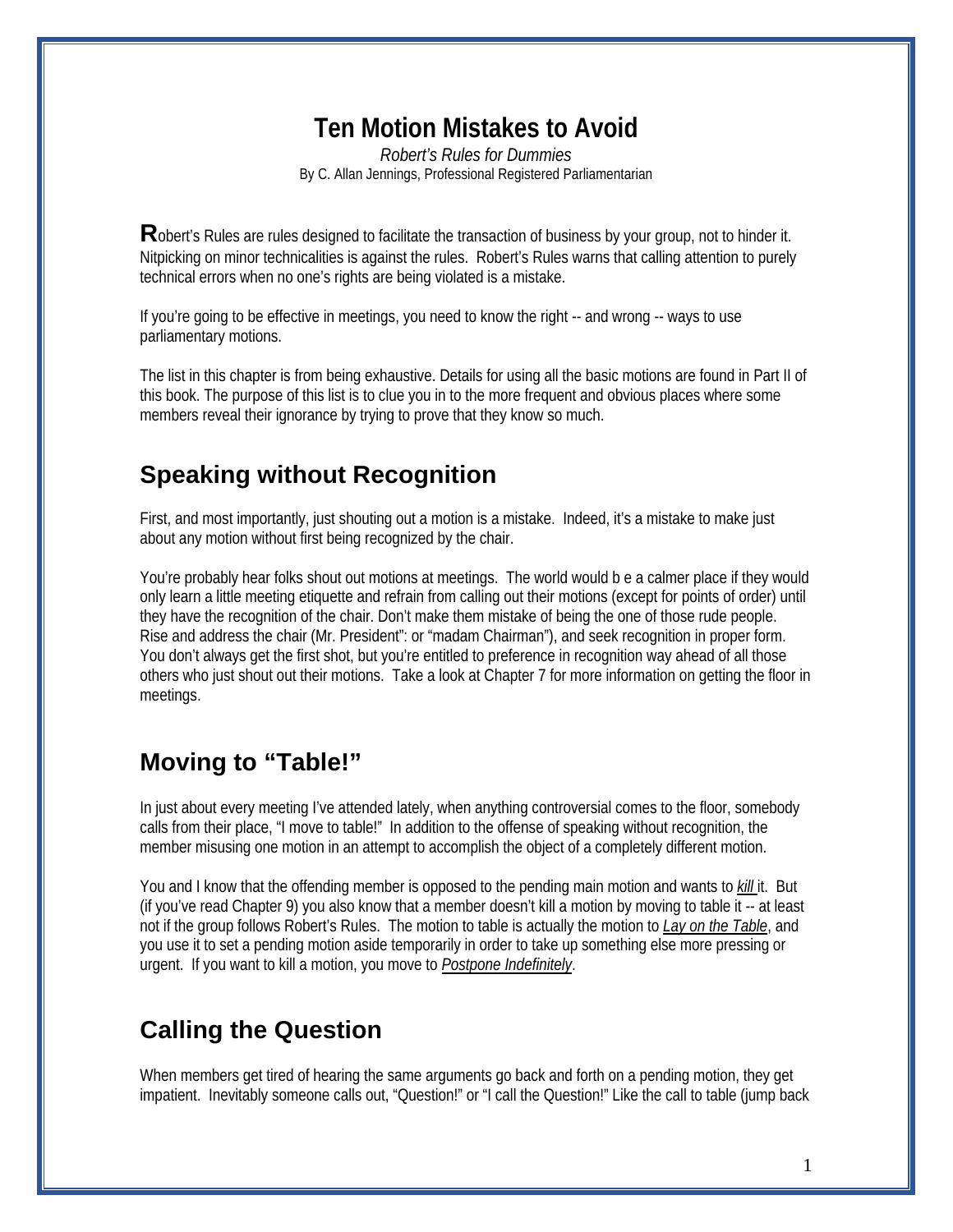to the previous section), the member adds to his misuse by not seeking recognition of the chair before speaking.

Sometimes the fact that no one else wishes to speak is obvious, and the chair can simply say, "If there's no one else who wishes to speak, then, without objection, we'll vote on the motion." But your presiding officer may prefer to take the opportunity to tell the members that *calling the question* actually requires a formal motion from a member after being recognized by the chair.

A presiding officer needs to help members understand that it's his job to offer the members the opportunity to vote when it's clear that no one else wishes to speak: calling out "Question" without first obtaining the floor is just plain rude.

### Tabling It until Next Month

This attempt at a motion is yet another misuse of the word *table*. What the member who makes this proposal really wants to do is to *Postpone to a Certain Time*, not *Lay on the Table*.

About now, you may be thinking, "Why all this emphasis on the correct words if you know what the member is trying to accomplish?" The reason has a lot to do with the order of precedence of these motions and the rules covering whether the motion is debatable, amendable, and so forth.

A motion to lay on the table outranks the motion to postpone to a certain time. Lay on the table is neither debatable nor amendable (a motion's either going to be laid on the table or it's not.). Postpone to a certain time is both amendable as to time and debatable as to whether to postpone. All these factors influence the decision to be made, and one of the chair's many duties is to make sure the question sought by the members is one put before the members.

## "Reconsidering" a Vote

The motion to *Reconsider*is often a problem not because of the complexity of the motion itself, but because the word *reconsider* finds broad use outside its parliamentary context. Under Robert's Rules, however, *reconsider* is a specific parliamentary motion with a specific and limited application.

Frequently, someone moves to reconsider a vote that was taken at a prior meeting. However, the correct motion in this case is either *Rescind* or *Amend Something Previously Adopted*, or simply renewing a motion that failed in an earlier meeting. The choice depends only on whether the motion you're trying(incorrectly) to reconsider passed or failed, respectively.

The problem is compounded when a presiding officer allows a motion to reconsider a vote from a prior meeting and applies the rule that only a person who voted on a prevailing side is entitled to offer the motion. On the contrary, any member can move to rescind or amend something previously adopted, or renew a motion that failed (in a prior meeting) at a new meeting.

When it comes to parliamentary usage, *reconsider* is something you can do only with respect to a decision made in the current meeting (or on the next day, if the session lasts more than one day).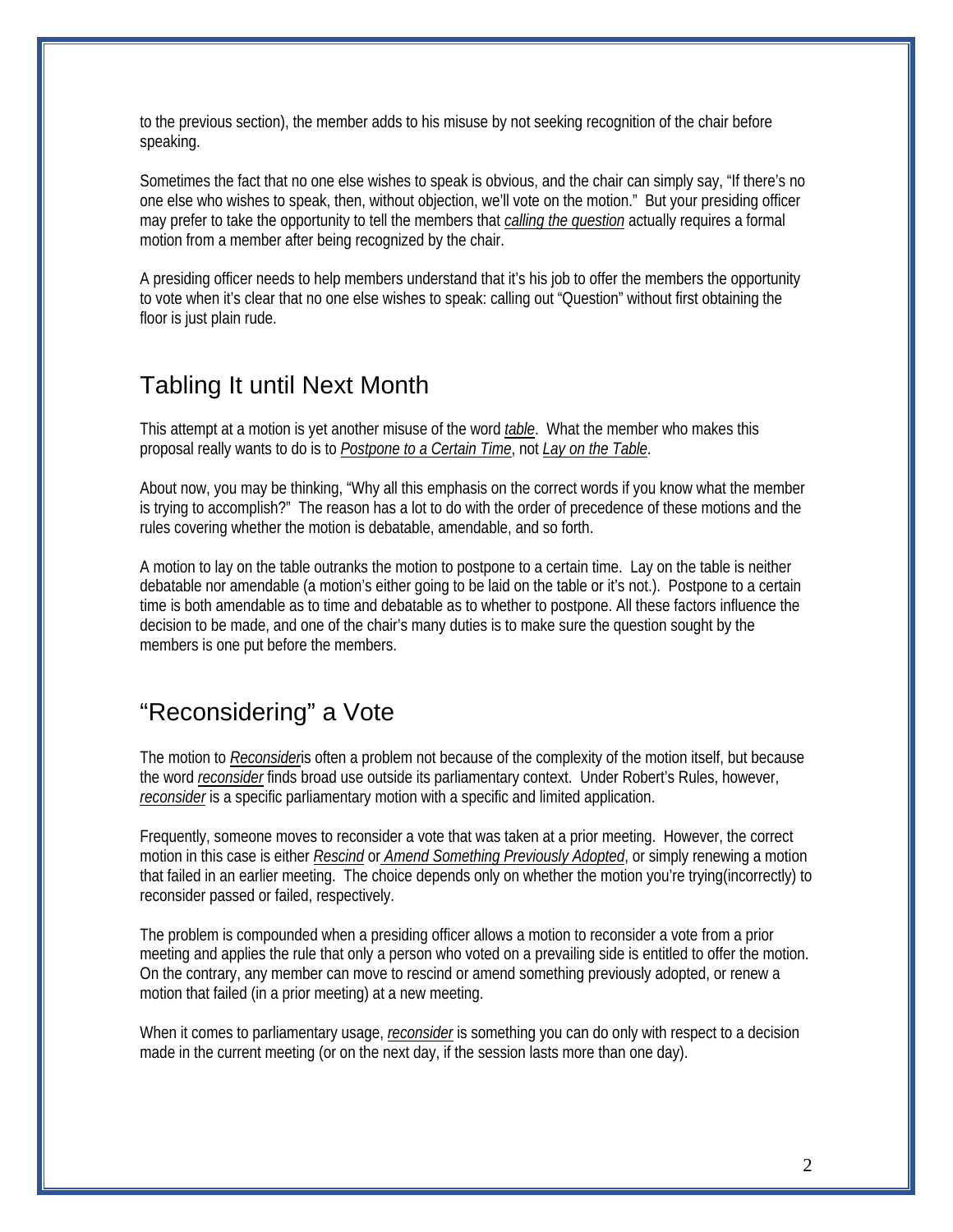## Requesting a Point of Information

The big problem with this motion is that some people think it means they can get the floor to *give*  information. Sorry, wrong number! When the chair doesn't know any better, misuse of this motion is often a sneaky way for a member to inject himself into the debate even after he has exhausted his right to speak.

**Remember:** A *Point of Information* is made to enable the member to *request* information, not to give him an opportunity to speak again!

### Offering Friendly Amendments

Most everybody has encountered a well-intended member who offers, "I want to make a friendly amendment." As if! General Robert never even used the term *friendly amendment*. It finally showed up in the current edition of Robert's Rules only to explain that it's not what everybody thinks it is.

The term is often used as a means of asking permission of the motion's original maker to add the amendment. Ol' Schmedley doesn't want people to think that he doesn't like Ernestine's idea. He's just trying to help! But the fact is, when a motion is on the floor, the maker of the motion no longer owns it. Whether or not Ernestine accepts Schmedley's amendment is of no consequence. Any motion to amend a main motion depends on the acceptance of the assembly, not the person who made the original motion.

**Exception:** If Schmedley offers his friendly amendment before the chair state Ernestine's motion and Ernestine accept Schmedley's change, the chair states the motion as changed and there's no need for the member to vote on the so-called friend amendment. It's part of Ernestine's motion from the start.

**Tip:** Offering a friendly amendment is really patronizing. The best thing to do is to simply get recognition of the chair, move your amendment, and tell the members why you're offering the amendment. Believe me, Ernestine's feelings wont' be hurt. She'll probably be pleased that you cared enough to help perfect her idea.

## Making Motions to Accept or Receive Reports

The belief that you need to do something official with a report presented to your group is pretty widespread. But, except in some specific situations, which I list below, motions to accept or receive reports after they're presented shouldn't be entertained. Instead, the chair should simply thank the reporting member and go on to the next item of business. If anything besides "Thank you" need to be said, stick to something like, "The report requires no action. The next item of business is…" A written report can be acknowledged by the chair simply saying, "The report will be place on file."

Sometimes, a report contains recommendations or suggests that need for the group to take some specific action. In those cases, the president officer states the question on the motion that arises from the report, not on whether to adopt the recommendation contained in the report, and not on weather to receive, adopt, or accept the report.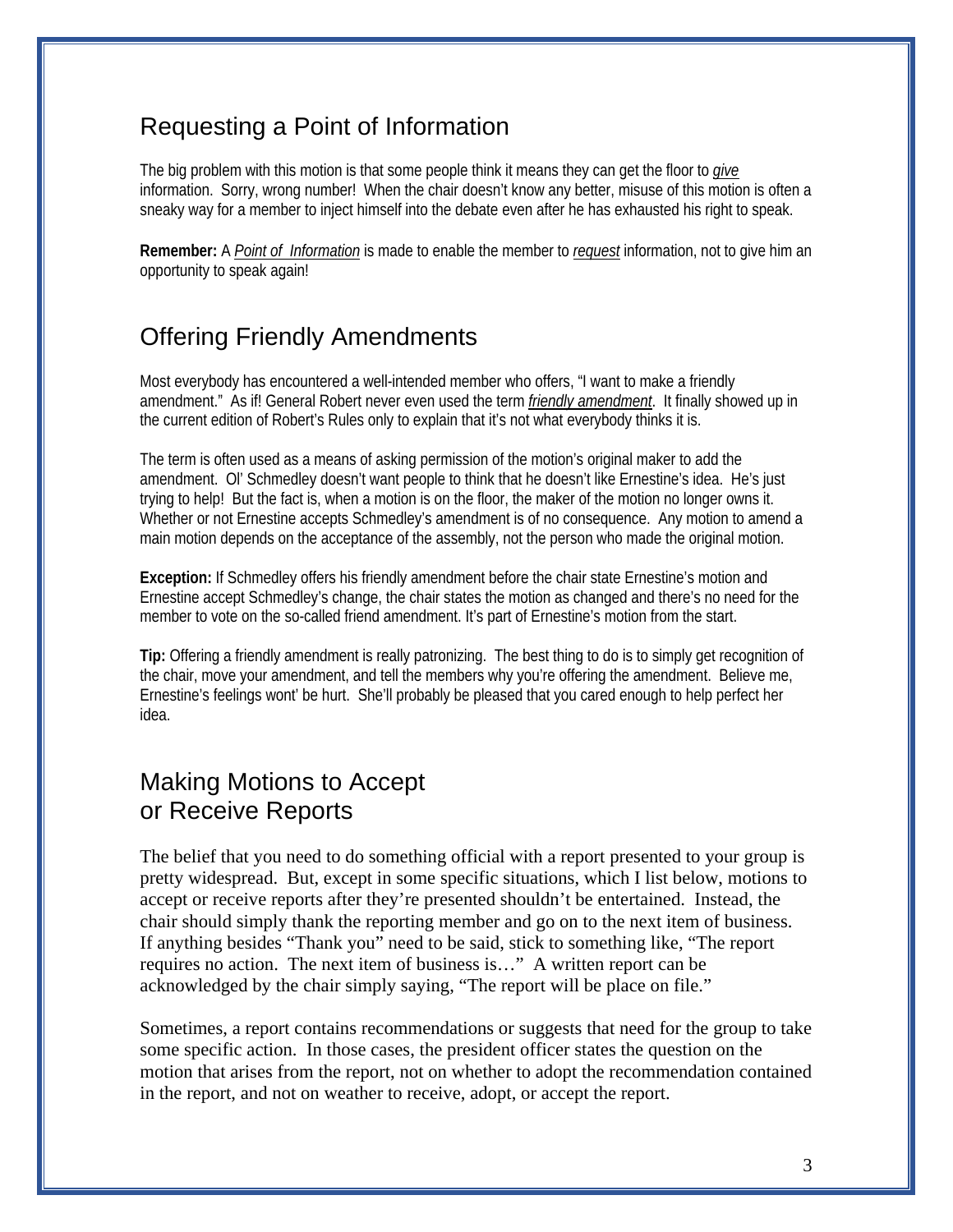**Remember:** The only situations in which it's proper to accept or adopt a report are when a particular body wishes to make a report its own and in the following situations.

**v** When a board or committee wants to adopt a draft of its own report, which is prepared by members of the board or committee for the purpose of reporting to the general membership.

**v** When the assembly wishes to endorse ever word of a report, such as with:

? An auditor's annual report of the financial records of the treasurer. Endorsement relieves the treasurer of further liability except in the case of fraud.

? And a few others.

**Warning:**Two situations when adopting or accepting a report is never property are in the case of a Nominations Committee report, which is always followed by nominations from the floor, and a treasurer's report, which is always simply filed for audit.

**Remember:** Reports are received when they're presented. A motion to receive them after the fact is superfluous.

#### Dispensing with the Minutes

You don't want to dispense with the minutes; you want to *dispense with the reading of the minutes*. For now, at least!

In parliamentary terms, you make the correct version of this motion in order to enable your group to handle the approval of the minute at a later time, out of the regular order of things. It absolutely does *not* equate to approval of the minutes.

I've attended many meetings where moving to dispense with the minutes has become quite the customer. For example, *Approval of Minutes* is on the agenda. Fonquetta J. Figaro famously does her duty and offers, "Madam President, I move we dispose with the minutes." Madam President dutifully responds with, "If there is no objection, we will dispense with the reading of the minutes. [Pausing in case someone objects] Hearing none, the reading of the minutes is dispensed with. The next item of business is …"

Do you think the minutes are approved? Maybe Fonquetta does, and maybe Madam President does. But unless the question is on the *approval* of the minutes, they haven't been approved. Instead, they've just been formally ignored.

**Remember:** Minutes must be approved in order to become the official record of the assembly's action. Dispense with their reading if you must, but ask for corrections and approve them at some point in order to have a complete and official record of your meetings.

#### Wasting Breath on "I so Move"